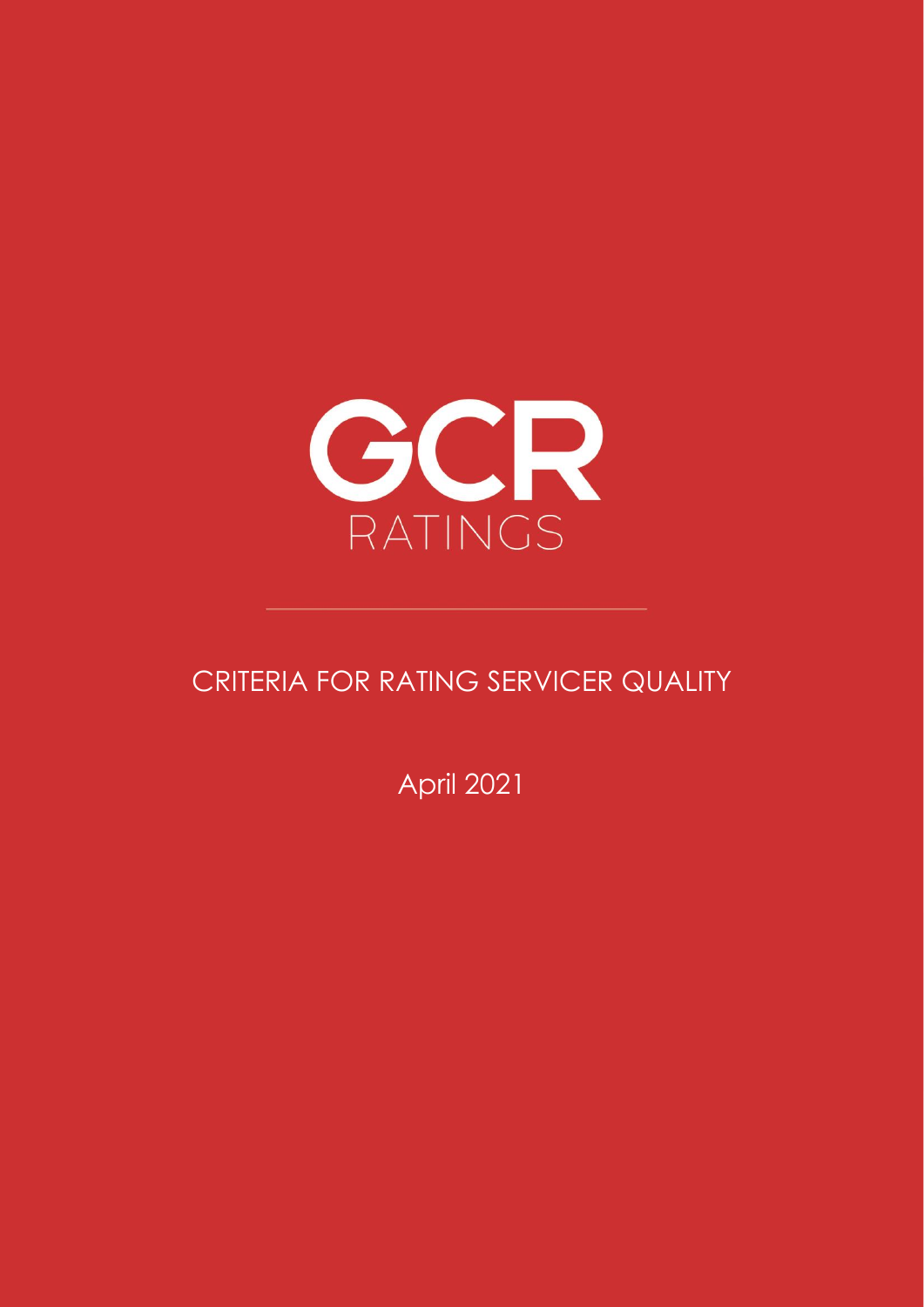## **Table of Contents**

| <b>Scope of the Criteria</b>                      | $\overline{3}$ |
|---------------------------------------------------|----------------|
| <b>Summary of the Criteria Changes</b>            | 3              |
| <b>Introduction</b>                               | 3              |
| Nature and importance of servicer quality ratings | 4              |
| <b>Servicing types</b>                            | 4              |
|                                                   |                |
|                                                   |                |
|                                                   |                |
| <b>Rating Criteria</b>                            | 5              |
|                                                   |                |
|                                                   |                |
|                                                   |                |
|                                                   |                |
|                                                   |                |
|                                                   |                |
| <b>Analytical contacts</b>                        | 8              |
| <b>GLOSSARY OF TERMS/ACRONYMS</b>                 |                |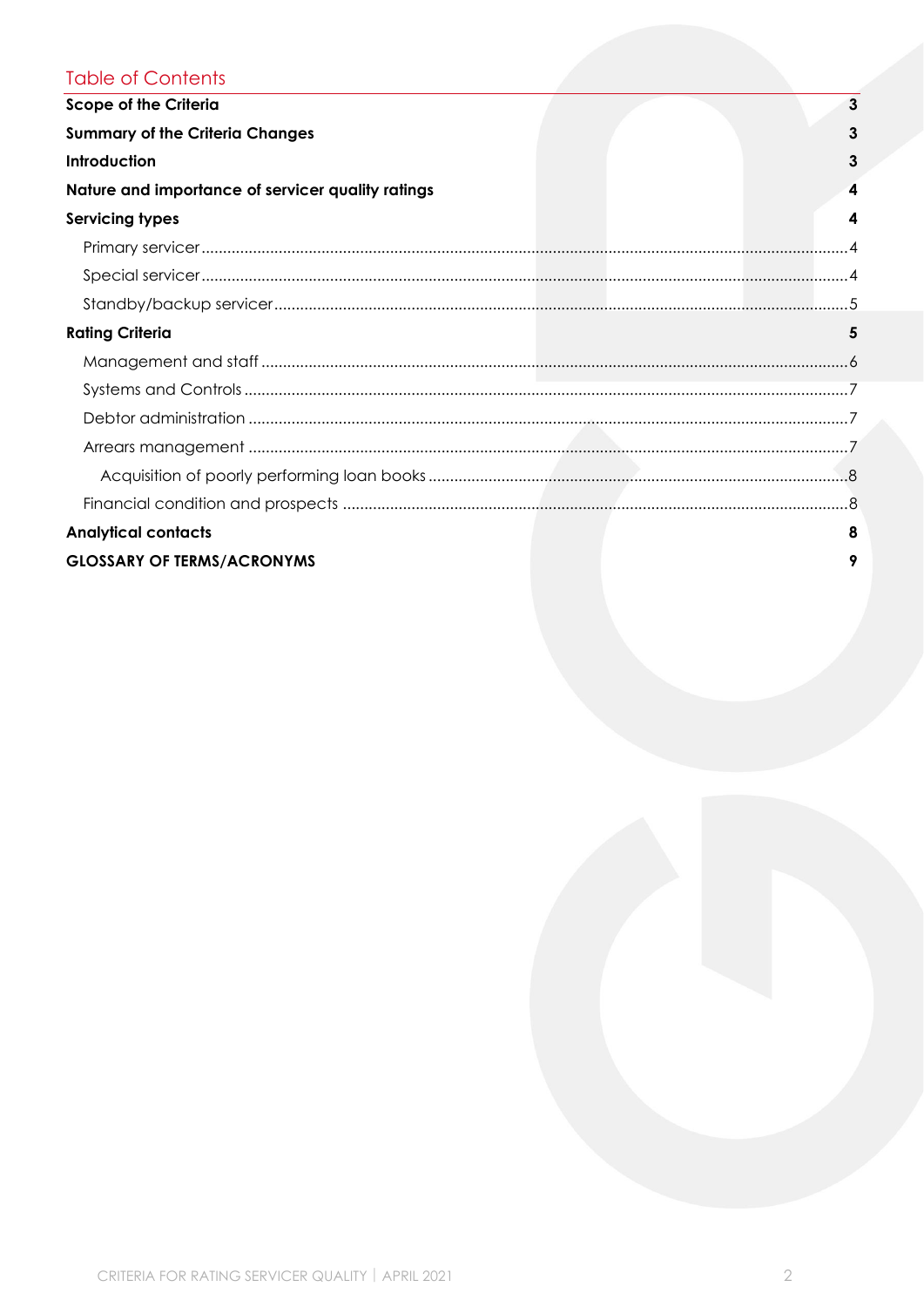## <span id="page-2-0"></span>Scope of the Criteria

- 1. Global Credit Ratings' ("GCR's") servicer ("servicer quality" or "SQ") ratings assess a servicer's structure and management strength, financial profile, systems, controls and reporting capabilities, and its loan/debtor administration and/or collection abilities, in order to determine the quality of the servicing functions performed by the organisation. GCR may require an originator or servicer to be rated as part of a structured finance transaction. This is of particular relevance in transactions where the underlying collateral is extremely granular. Preferably, this should be a GCR rating, to enhance GCR's understanding of the capabilities and financial condition of the company performing the servicer function. However, ratings from an accredited rating agency (per rating agency regulations in each jurisdiction) can also be relied upon. This criteria details GCR's approach to awarding servicer quality ratings to servicers which are primarily supporting structured finance transactions. However, servicer quality ratings are also of relevance where companies provide servicing for bought-in or third-party portfolios, in the absence of a related structured finance transaction.
- 2. Although servicer quality ratings are country specific, GCR's rating approach and methodology is principle-based, and thus typically appropriate across all jurisdictions. However, the servicing function of particular entities may have unique features, or the servicing environment may differ across countries due to local practices and laws, which may require modifications to the rating criteria or scorecard used in the rating process. In cases where the criteria are amended or supplemented, this will be disclosed in the individual entity rating reports.

## <span id="page-2-1"></span>Summary of the Criteria Changes

3. This criteria is an update to the version published in May 2017. There are no significant amendments to the criteria. The update of this criteria will not have an impact on any existing transactions that have been rated under it. Going forward, all new transactions will be rated using this criteria.

#### <span id="page-2-2"></span>**Introduction**

- 4. GCR's servicer quality rating approach separates a servicer's performance from the credit quality of the loans being serviced, as well as other factors beyond the servicer's control. The intention is to evaluate how effective a servicer is at preventing defaults and maximizing recoveries when defaults do occur. Nevertheless, the quality, stability, and experience of servicers (regardless of asset type) have a direct impact on the asset quality and therefore the performance of the transaction or portfolio.
- 5. The servicer quality rating considers a servicer's operational and financial stability, as well as its ability to respond to changing market conditions. This assessment is based on a servicer's organisational structure and management strength, its financial profile, information technology and reporting capabilities, as well as its strategic goals.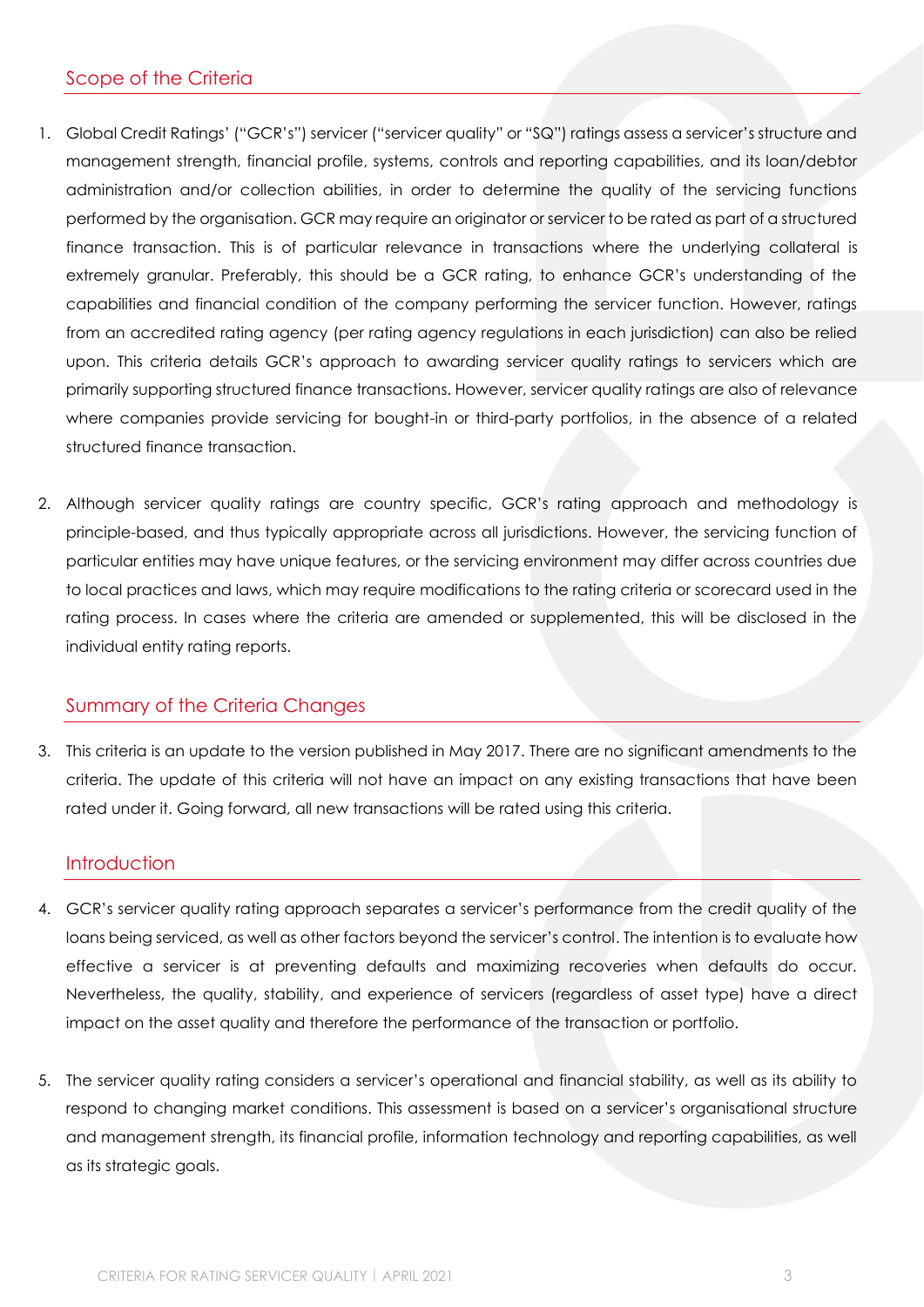- 6. GCR's servicer quality ratings are typically divided into three servicing types (each of which is discussed later in this criteria):
	- *Primary servicer*: Loan or debtor administration (servicing loans throughout an asset's life cycle);
	- *Special servicer*: Arrears management (collection or workout of delinquent/distressed loans, usually post write-off); and
	- *Standby/backup servicer: A* servicer contracted to effectively be 'on call' and to take over the primary servicer's role in the event that this servicer defaults or is unable to continue the servicing function for any reason

## <span id="page-3-0"></span>Nature and importance of servicer quality ratings

- 7. GCR's servicer quality ratings differ from its long and short-term credit ratings, which are opinions of the credit quality of a specific instrument or issuer. Servicer quality ratings measure the quality of the servicing operations, not the probability of the servicer's financial default or ability to repay a fixed obligation. However, a servicer's financial stability and performance are taken into account in the servicer quality analysis, as explained in the "Rating criteria" section of this criteria.
- 8. Although the approach to servicer quality ratings is, by nature, more qualitative than GCR's credit rating approach, quantitative elements are considered through the analysis of the servicer's track record and financial condition.

## <span id="page-3-1"></span>Servicing types

## <span id="page-3-2"></span>Primary servicer

- 9. A primary servicer is typically an entity servicing its own assets (typically loans or debtors) as part of a securitisation, but also includes a specialised servicer, to which this function has been outsourced. A primary servicer handles all aspects of servicing throughout an asset's lifetime. In addition to processing payments and providing customer service, a primary servicer will also manage collections and the resolution of defaulted loans, as well as origination and credit processes.
- 10. In the jurisdictions where GCR provides servicer ratings, third party servicing is not the norm, with originators generally appointed as the servicer in securitisations of their own assets. Outsourcing of the servicing function to third parties has, however, gained momentum in recent years, although only for certain asset classes.

## <span id="page-3-3"></span>Special servicer

11. A special servicer is typically differentiated from a primary servicer in that the assets serviced are generally not originated by this company. Furthermore, a special servicer's core business is generally the servicing of already delinquent or defaulted assets. This role will be fulfilled in either an outsourcing relationship or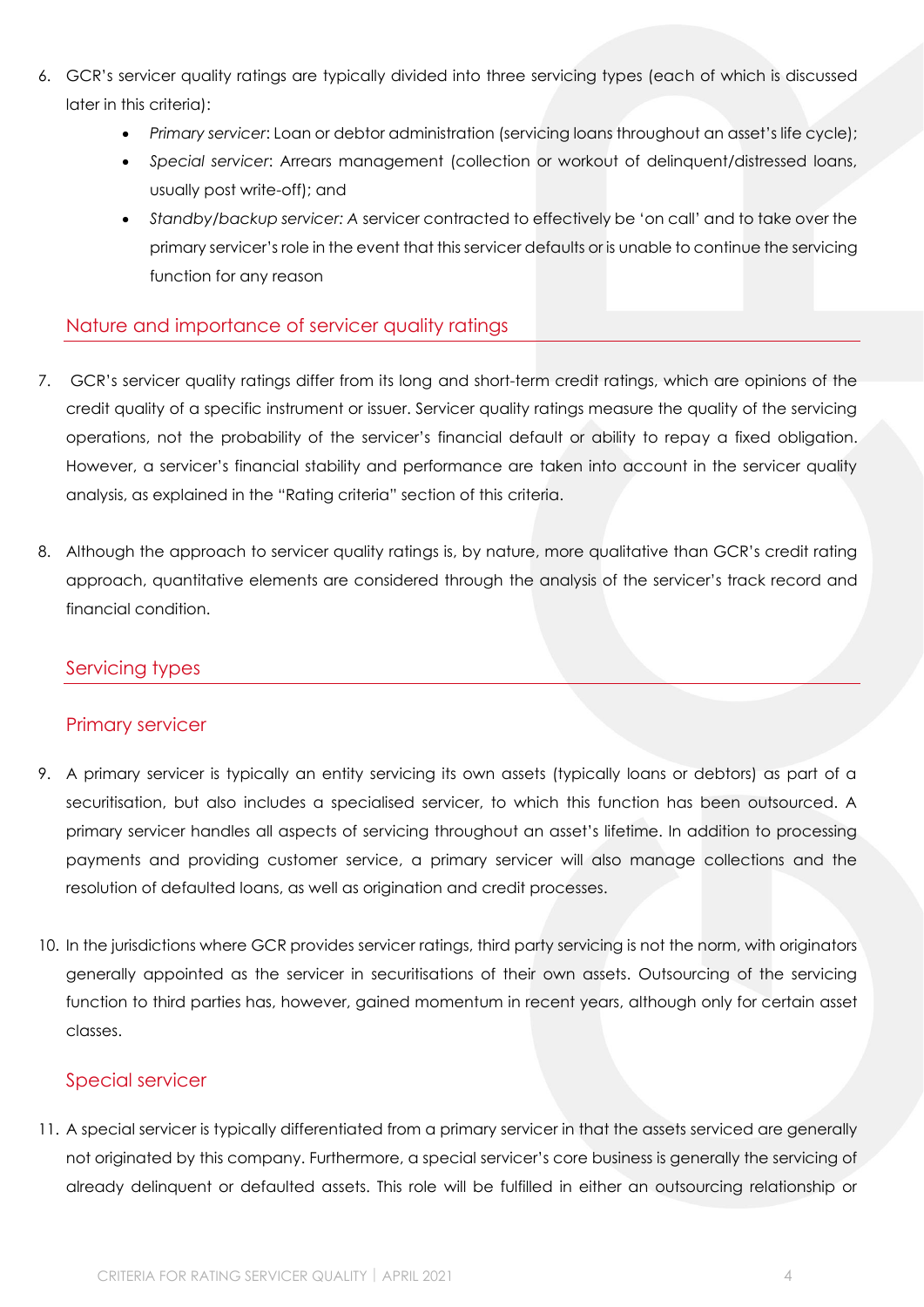through the acquisition of delinquent loan books from other companies. Specialised servicers can also fulfil the role of a standby servicer.

## <span id="page-4-0"></span>Standby/backup servicer

- 12. The rating approach for a primary or standby servicer is similar, other than the fact that the standby servicer's ability to collect in a particular transaction or portfolio cannot be assessed directly. A backup servicer may be required for securitisation transactions in which the primary or initial servicer is rated below investment grade or is unrated.
- 13. The requirement for a standby servicer ensures continuity in servicing throughout the life of the transaction/portfolio, with the backup servicer stepping in should the initial servicer default or otherwise be unable to fulfil its servicing obligations. The exact nature of the backup requirement will depend on the nature of the transaction/portfolio and assets being serviced. GCR will assess the capacity of the standby servicer to assume the primary servicing role within a short period.

## <span id="page-4-1"></span>Rating Criteria

- 14. GCR's servicer quality ratings are based on a formal review of the servicer. The source of the information is the servicer itself. In general, GCR expects a servicer to have been in operation and actively servicing assets for a minimum of 12 months, before a servicer quality rating may be assigned. An initial servicer review will commence with an examination of the corporate structure, including:
	- Incorporation and history
	- Ownership structure
	- Operational structure and strategy; and
	- Corporate governance.
- 15. The abovementioned factors are generally only covered in depth in the initial analysis and report, which will also include an assessment of the servicer's financial performance, and its asset administration and servicing functions. Follow up reviews would typically only address significant changes, particularly where these may impact the rating accorded. GCR has developed a scorecard based on five key analytical areas as follows:
	- Management and staff
	- Systems and controls
	- Debtor administration
	- Arrears management; and
	- Financial condition.
- 16. Each area is separately considered by the analyst and given a score of between one (1) and five (5), with one (1) being the best possible score. The total servicer quality score will be the sum of each area's score, divided by five (5). The final servicer quality score will then be translated into an overall servicer quality rating, based on the table below.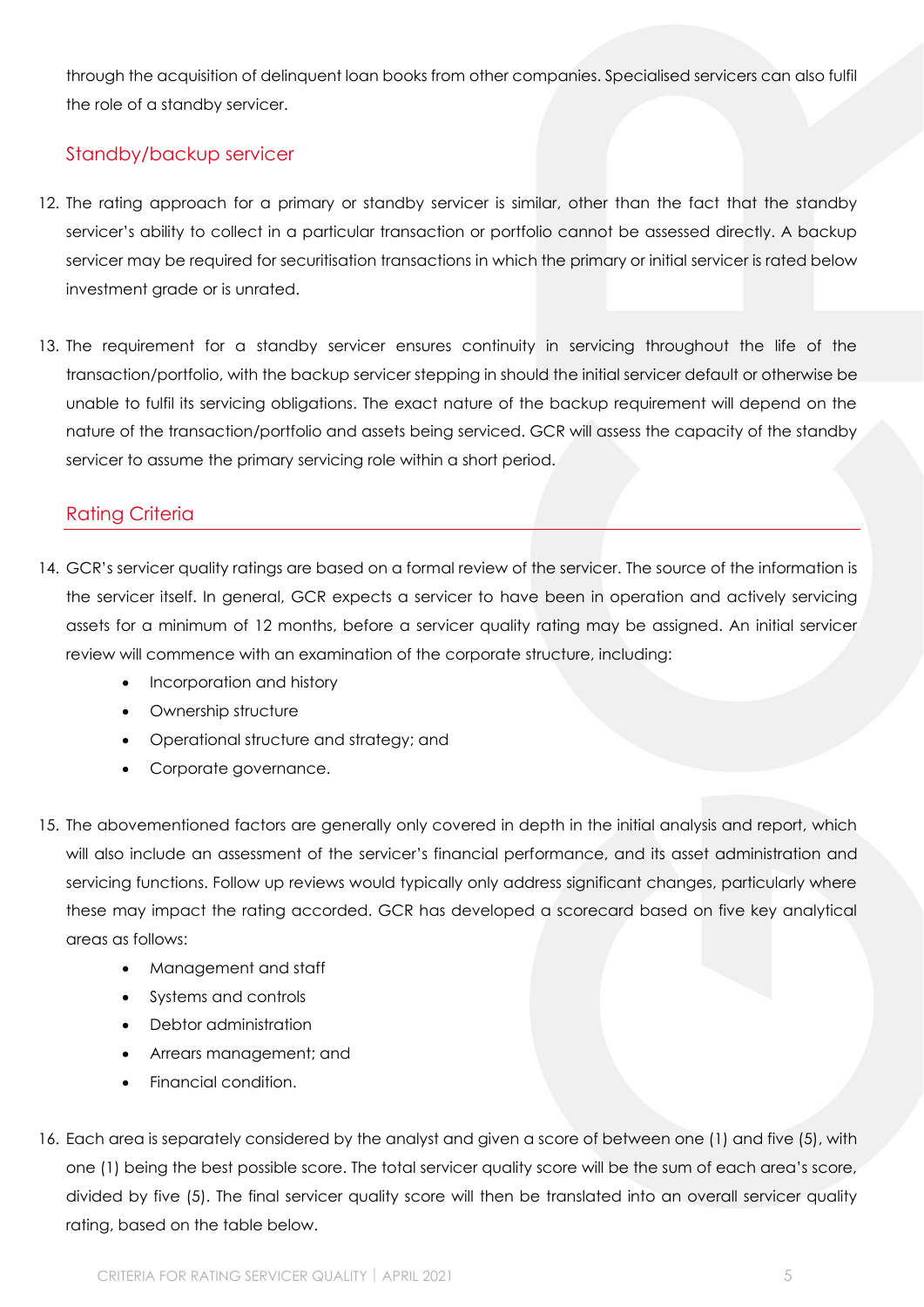| Table 1: GCR Servicer Rating Score |                      |       |  |  |  |
|------------------------------------|----------------------|-------|--|--|--|
| <b>Servicer Rating</b>             | Description          | Score |  |  |  |
| SQ1                                | Strong               |       |  |  |  |
| SQ2                                | Above Average        |       |  |  |  |
| SQ3                                | Average              |       |  |  |  |
| SQ4                                | <b>Below Average</b> |       |  |  |  |
| SQ5                                | Weak                 |       |  |  |  |

17. The aggregate score, as well as the score for each area, will then be discussed by a GCR rating panel, which will consider adjustments, either per area or to the overall evaluation. The rating panel will then vote on the final servicer quality rating. A "+" or "-" modifier may be added based on the relative position of the servicer quality rating within each rating category. Each of the five analytical areas is discussed in more detail below.

## <span id="page-5-0"></span>Management and staff

- 18. One of the most important aspects of the rating process is the level of confidence GCR develops in the capability and continued performance of management, and the Board of Directors ("Board"). GCR's assessment of management includes the evaluation of the quality and level of oversight and support of all of the institution's activities. In this process, GCR focuses on the ability of the Board and management, in their respective roles, to plan for and respond to risks that may arise as a result of changing business conditions or the initiation of new activities or products.
- 19. GCR examines the corporate structure and various divisions and subdivisions within the organisation, determining the level of complexity and depth of the organisation's management and operational systems, and whether the accuracy, timeliness and effectiveness of those management information and risk monitoring systems are appropriate for the institution's size, complexity, and risk profile. The adequacy of audits and internal controls to: (i) promote effective operations and reliable financial and regulatory reporting; (ii) safeguard assets; and (iii) ensure compliance with laws, regulations, and internal policies, is also assessed. Furthermore, appropriate system backup and disaster recovery procedures will be reviewed.
- 20. The experience and depth of management, its track record, ability to manage through stressful periods, ability to manage new business lines, and the presence of clear and established management succession plans are also evaluated.
- 21. Staffing plans are assessed in terms of workload and volumes, and potential increases in these. This is significant in terms of standby servicers, where a sizeable loan book can be inherited at reasonably short notice. GCR expects the standby servicer to be able to take over seamlessly and within a specified timeframe. GCR will also look for active examples the standby servicer can provide of this occurring, or detail on how they aim to achieve this. This becomes of particular importance where the firm acts as a standby servicer for several transactions. Although unlikely, transactions that default in similar timeframes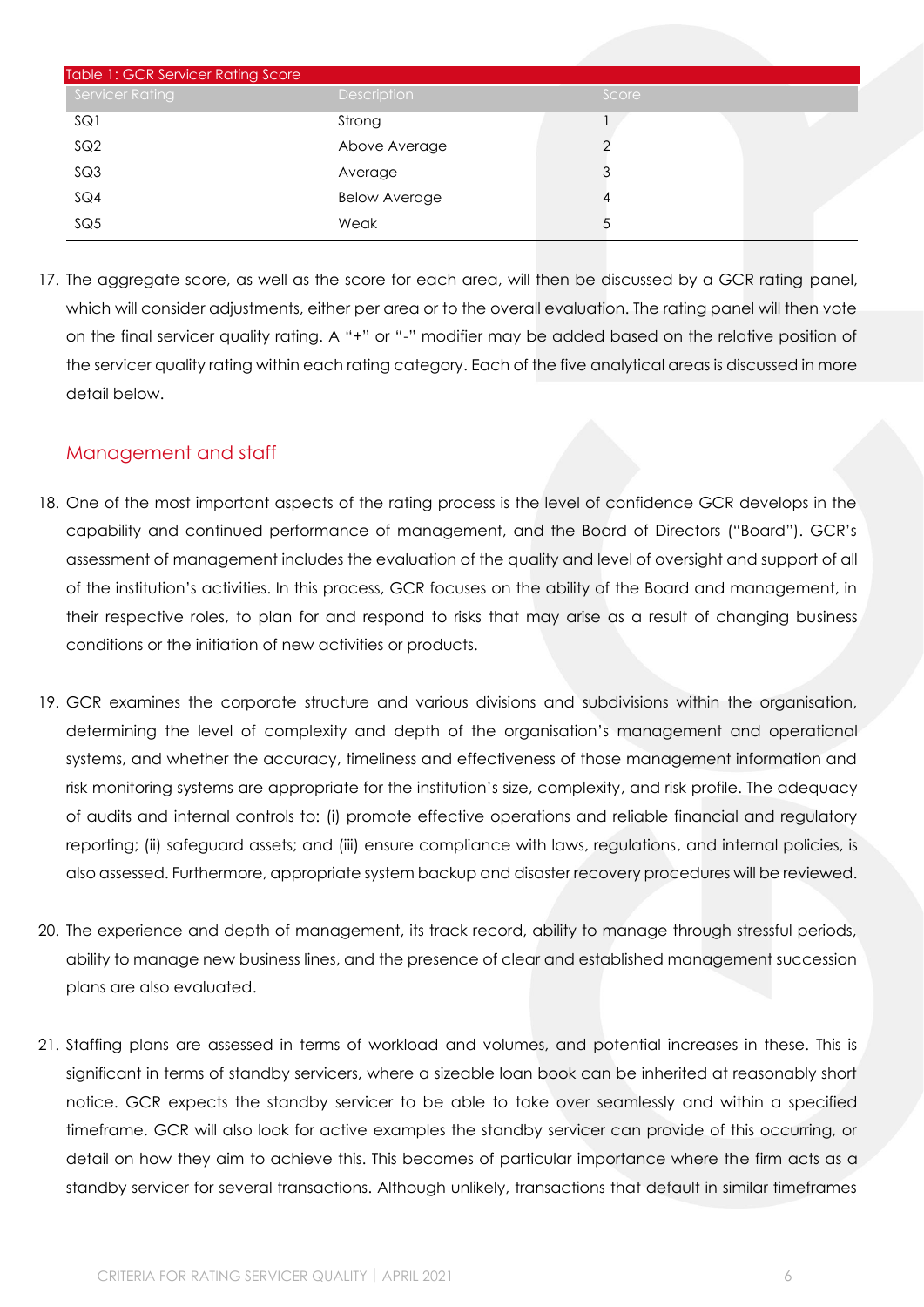would place the standby servicer under substantial operational pressure. GCR would typically prefer to see standby mandates secured from a variety of industries, avoiding concentration risk.

22. GCR compares staff turnover to the national average for similar firms, with the more highly rated entities usually displaying turnover levels that are below the average. Staff turnover among call centre agents is generally higher than for other functions, due to the high pressure and monotony of the job. The existence of adequate training programmes in the servicing environment is therefore paramount, and highly rated entities typically display comprehensive and industry leading programmes for staff. The initial review may include a review of the qualifications and experience of all senior staff and Board members. Senior staff should have significant experience and be appropriately qualified for their respective roles, particularly in the key areas of asset administration, collections, credit, arrears management, and compliance. Stability among senior management is also a factor.

## <span id="page-6-0"></span>Systems and Controls

- 23. Technology provides the backbone for any servicing company. A disaster recovery plan is essential to ensure minimum interruption of operations if a system shuts down. Systems should be sufficiently scalable to accommodate additional clients, particularly where standby mandates are in place.
- 24. GCR will consider a potential stress scenario with a default of the largest standby portfolio. Sufficient capacity should be demonstrated to absorb these clients. Servicers with a track record of acquiring and successfully running down poorly performing loan books will be viewed favourably.
- 25. A servicer's ability to provide clear, accurate and timely management reporting on servicing performance is very important. Inaccurate or late reports may indicate a servicing problem or unforeseen difficulties with collateral. Unclear or overly complicated reports make it difficult to track the performance of a transaction or portfolio. Performance metrics are measured against industry best practice.

## <span id="page-6-1"></span>Debtor administration

26. The primary role of the servicer is to collect payments and prevent performing loans from going into arrears. GCR's analysis focuses on the day to day servicing operations necessary to support this function and capacity to deal with increased volumes of, or problems, relating to collections.

## <span id="page-6-2"></span>Arrears management

27. The effectiveness of a servicer's default management practices is a key determinant in the ultimate performance of any portfolio. By the time an asset is significantly in arrears (based on the definition selected, but often considered to be 90+ days in arrears), a servicer must determine whether the borrower has both the ability and desire to pay, in determining the appropriate course of action to be taken. Highly rated servicers will have extensive workout and disposition expertise, thorough legal and collateral knowledge, and a proven track record in loss mitigation.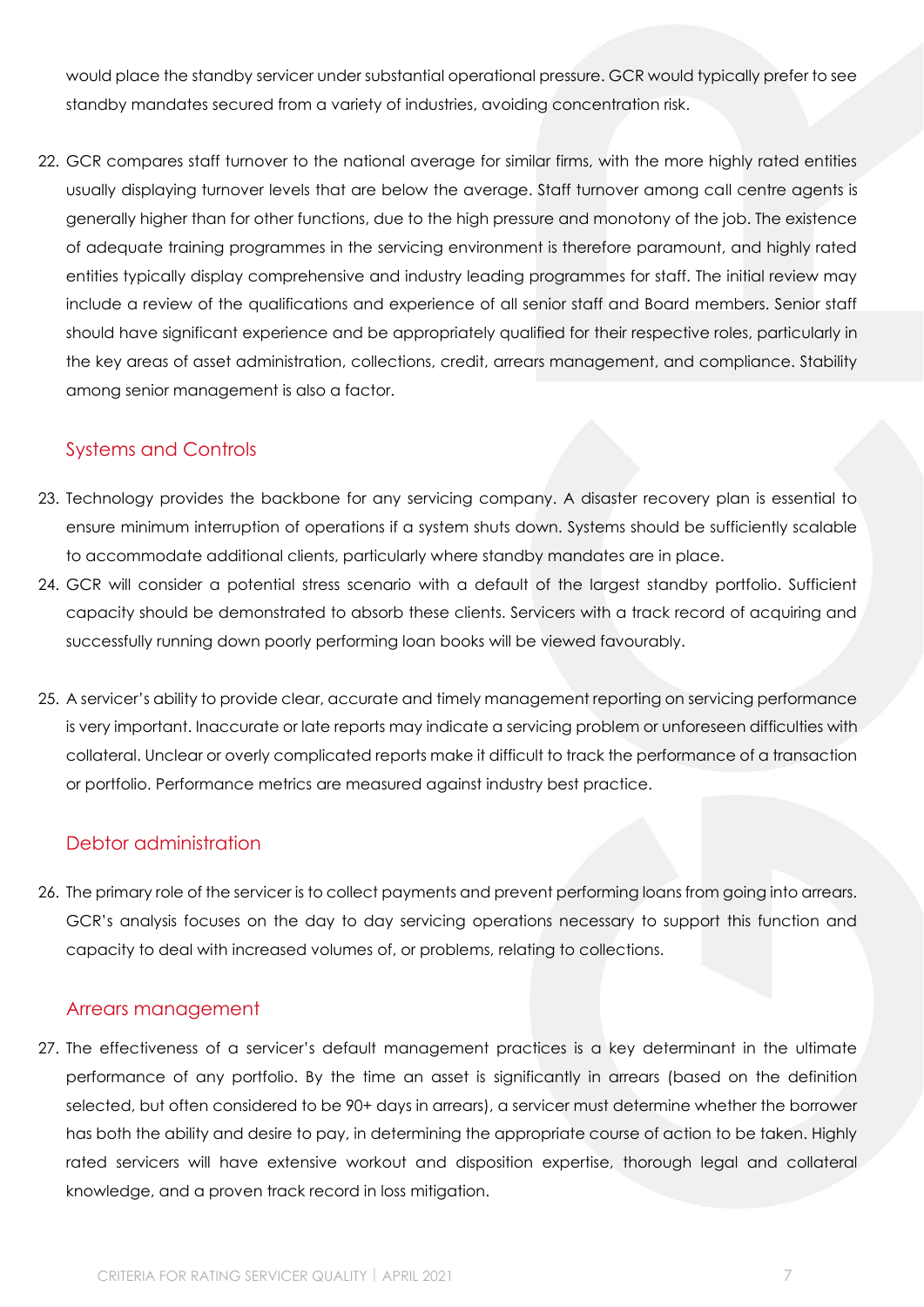#### <span id="page-7-0"></span>**Acquisition of poorly performing loan books**

- 28. GCR's analysis of the performance of a servicer can be distorted due to the acquisition of poorly performing portfolios. Most servicers assessed by GCR, due to their specialised skill in collecting assets, also acquire poorly performing loan books at a discounted price. Since the delinquency rates are typically high at take-on, this may initially distort the performance analysis. This does, however, allow GCR to better analyse the servicer's performance in collecting on these "distressed" books over time, which is a good proxy for the potential position should the company be called to fulfil a standby servicer role.
- 29. It is also difficult to determine the true factors responsible for good or bad performances, since a good performance could mean that the quality of the underlying borrowers is strong, rather than reflecting the capability of the servicer. This increases the emphasis on a qualitative approach, as well as placing focus on the credit and origination function.

#### <span id="page-7-1"></span>Financial condition and prospects

- 30. Although the servicer quality analysis is not focused on the ability of the servicer to service its own debt, the group's financial profile and profitability impacts its ability to retain key staff, maintain adequate systems, and fulfil its role in third party collections.
- 31. If the servicer is already rated by GCR, then the analysis would use the servicer's corporate credit rating for the financial strength component. If it is not rated by GCR, then a fundamental analysis similar to that of a typical corporate credit rating would be performed for the financial component, considering the quality of earnings, cash flows, capitalisation and gearing levels. The future prospects of the company are also considered and contribute to the overall score in this section.

## <span id="page-7-2"></span>Analytical contacts

Johannesburg, ZA yohan@GCRratings.com +27 11 784 1771

Analyst Matthew Pirnie Group Head of Ratings Johannesburg, ZA [MatthewP@GCRratings.com](mailto:MatthewP@GCRratings.com) +27 11 784 1771

Analyst Tohan Assous Sector head: Structured Finance Ratings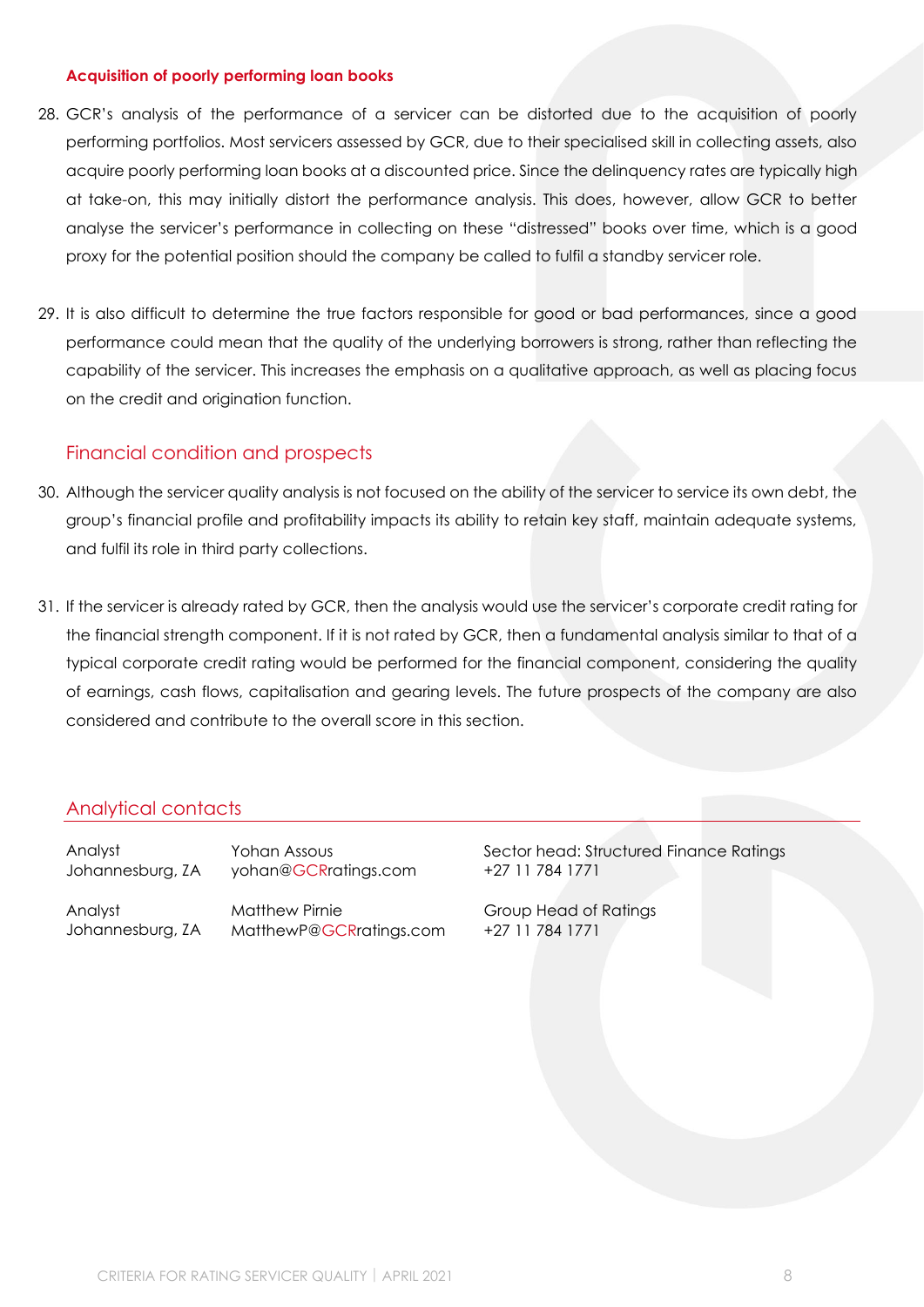# <span id="page-8-0"></span>GLOSSARY OF TERMS/ACRONYMS

| Administrator        | A transaction appointed agent responsible for the managing of a Conduit or a Special Purpose Vehicle. The responsibilities                                                                                                |
|----------------------|---------------------------------------------------------------------------------------------------------------------------------------------------------------------------------------------------------------------------|
|                      | may include maintaining the bank accounts, making payments and monitoring the transaction performance.                                                                                                                    |
| Advance              | A lending term, to transfer funds from the creditor to the debtor.                                                                                                                                                        |
| Agent                | An agreement where one party (agent) concludes a juristic act on behalf of the other (principal). The agent undertakes                                                                                                    |
|                      | to perform a task or mandate on behalf of the principal.                                                                                                                                                                  |
| Amortisation         | From a liability perspective, the paying off of debt in a series of installments over a period of time. From an asset perspective,                                                                                        |
|                      | the spreading of capital expenses for intangible assets over a specific period of time (usually over the asset's useful life).                                                                                            |
| Arrears              | General term for non-performing obligations, i.e. obligations that are overdue.                                                                                                                                           |
| Asset                | An item with economic value that an entity owns or controls.                                                                                                                                                              |
| Bond                 | A long term debt instrument issued by either: a company, institution or the government to raise funds.                                                                                                                    |
| Borrower             | The party indebted or the person making repayments for its borrowings.                                                                                                                                                    |
| Call Option          | A provision that allows an Issuer the right, not the obligation, to repurchase a security before its maturity at an agreed price.                                                                                         |
|                      | The seller has the obligation to sell the security if the call option holder exercises the option.                                                                                                                        |
| Capital              | The sum of money that is used to generate proceeds.                                                                                                                                                                       |
| Cash Flow            | A financial term for monetary changes in operations, investing and financing activities.                                                                                                                                  |
| Collateral           | An asset pledged as security in event of default.                                                                                                                                                                         |
| Commingling          | The mixing of various transaction parties' funds in an account.                                                                                                                                                           |
| Coupon               | Interest payment on a security.                                                                                                                                                                                           |
|                      | A provision that is indicative of performance. Covenants are either positive or negative. Positive covenants are activities                                                                                               |
| Covenant             | that the borrower commits to, typically in its normal course of business. Negative covenants are certain limits and restrictions                                                                                          |
|                      | on the borrowers' activities.                                                                                                                                                                                             |
| Credit               | A contractual agreement in which a borrower receives something of value now, and agrees to repay the lender at some                                                                                                       |
|                      | date in the future, generally with interest. The term also refers to the borrowing capacity of an individual or company                                                                                                   |
|                      | Limited protection to a transaction against losses arising from the assets. The credit enhancement can be either internal or                                                                                              |
| Credit               | external. Internal credit enhancement may include: Subordination; over-collateralisation; excess spread; security package;                                                                                                |
| Enhancement          | arrears reserve; reserve fund and hedging. External credit enhancement may include: Guarantees; Letters of Credit and                                                                                                     |
|                      | hedging.                                                                                                                                                                                                                  |
| Credit Rating        | An opinion regarding the creditworthiness of an entity, a security or financial instrument, or an issuer of securities or financial<br>instruments, using an established and defined ranking system of rating categories. |
|                      | The probability or likelihood that a borrower or issuer will not meet its debt obligations. Credit Risk can further be separated                                                                                          |
| Credit Risk          | between current credit risk (immediate) and potential credit risk (deferred).                                                                                                                                             |
| Debt                 | An obligation to repay a sum of money.                                                                                                                                                                                    |
| Debt Sponsor         | Usually as Investment bank that brings a transaction to the capital markets, similar to an Arranger.                                                                                                                      |
|                      | A default occurs when: 1.) The Borrower is unable to repay its debt obligations in full; 2.) A credit-loss event such as charge-                                                                                          |
|                      | off, specific provision or distressed restructuring involving the forgiveness or postponement of obligations; 3.) The borrower                                                                                            |
| Default              | is past due more than X days on any debt obligations as defined in the transaction documents; 4.) The obligor has filed for                                                                                               |
|                      | bankruptcy or similar protection from creditors.                                                                                                                                                                          |
| Desktop              | An assessment of the property value, with the value being compared to similar properties in the area.                                                                                                                     |
|                      | The assignment of a lower credit rating to a corporate, sovereign of debt instrument by a credit rating agency. Opposite                                                                                                  |
| Downgrade            | of upgrade.                                                                                                                                                                                                               |
| Enforcement          | To make sure people do what is required by a law or rule et cetera.                                                                                                                                                       |
| Environment          | The surroundings or conditions in which an entity operates (Economic, Financial, Natural).                                                                                                                                |
| <b>Excess Spread</b> | The net weighted average interest rate receivable on a pool of assets being greater than the weighted average interest                                                                                                    |
|                      | rate payable for the debt securities.                                                                                                                                                                                     |
| Guarantee            | An undertaking for performance of another's obligations in event of default.                                                                                                                                              |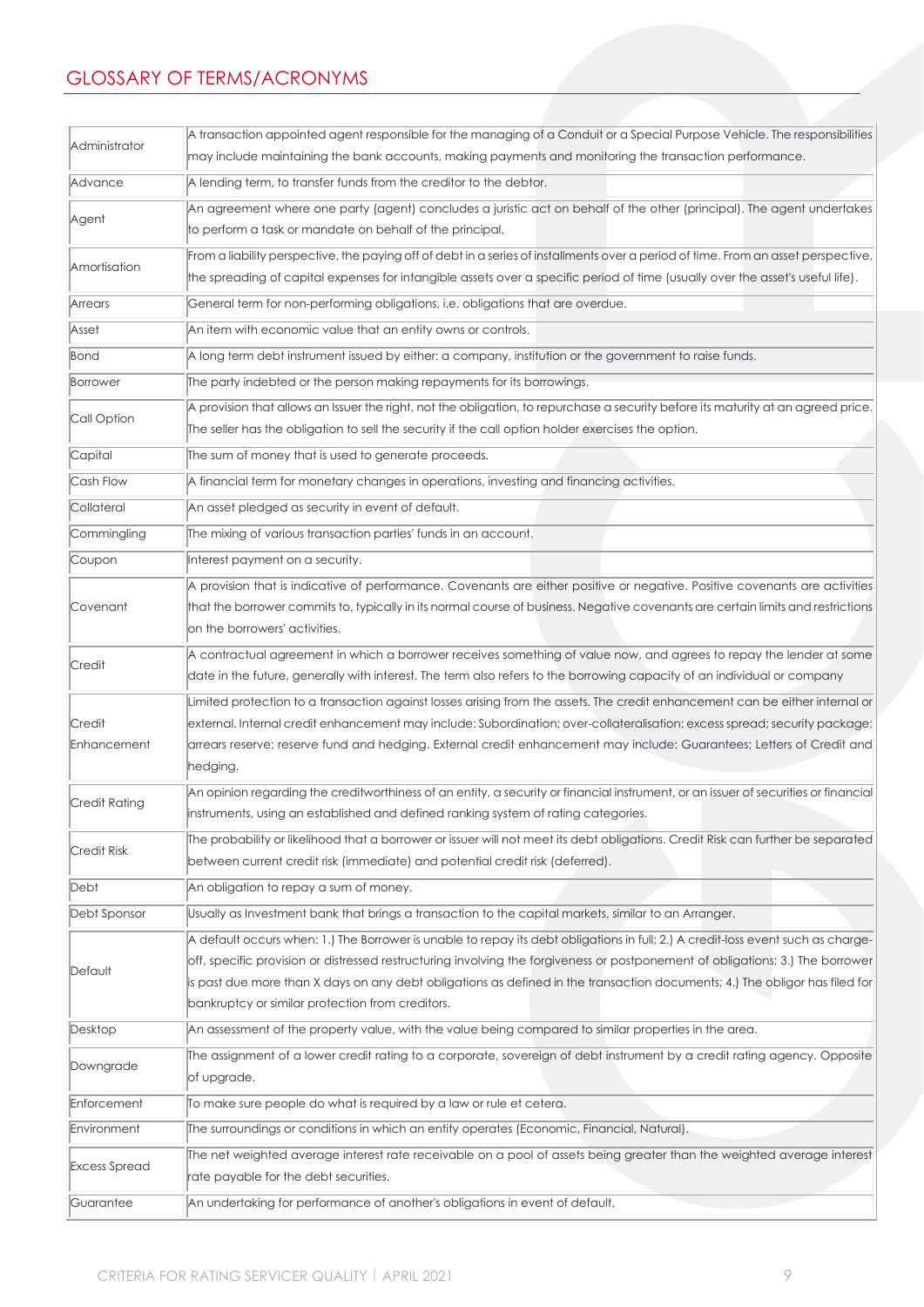| Guaranteed             | A contract that guarantees the principal and interest repayment over a period of time. Typically GIC are used in relation           |
|------------------------|-------------------------------------------------------------------------------------------------------------------------------------|
| Investment             | to a bank account.                                                                                                                  |
| Contract               |                                                                                                                                     |
| Income                 | Money received, especially on a regular basis, for work or through investments.                                                     |
| Index                  | An assessment of the property value, with the value being compared to similar properties in the area.                               |
| <b>Issuer</b>          | The party indebted or the person making repayments for its borrowings.                                                              |
| Junior                 | A security that has a lower repayment priority than senior securities.                                                              |
| Liability              | All financial claims, debts or potential losses incurred by an individual or an organisation.                                       |
| Liquidity              | The ability to repay short-term obligations or short-term availability of liquid assets to a market or entity.                      |
| Liquidity Risk         | The risk that a company may not be able to meet its financial obligations or other operational cash requirements due to             |
|                        | an inability to timeously realise cash from its assets. Regarding securities, the risk that a financial instrument cannot be traded |
|                        | at its market price due to the size, structure or efficiency of the market.                                                         |
|                        | A sum of money borrowed by a debtor that is expected to be paid back with interest to the creditor. A debt instrument               |
|                        | where immovable property is the collateral for the loan. A mortgage gives the lender a right to take possession of the              |
| Loan                   | property if the borrower fails to repay the loan. Registration is a prerequisite for the existence of any mortgage loan. A          |
|                        | mortgage can be registered over either a corporeal or incorporeal property, even if it does not belong to the mortgagee.            |
|                        | Also called a Mortgage bond.                                                                                                        |
| Loss                   | A tangible or intangible, financial or non-financial loss of economic value.                                                        |
| Market                 | An assessment of the property value, with the value being compared to similar properties in the area.                               |
| Obligation             | The title given to the legal relationship that exists between parties to an agreement when they acquire personal rights             |
|                        | against each other for entitlement to perform.                                                                                      |
| Option                 | Either a call or a put option. A call option gives the holder the right to buy assets at an agreed price on or before a particular  |
|                        | date. A put option gives the holder the right to sell assets at an agreed price on or before a particular date.                     |
| Origination            | A process of creating assets.                                                                                                       |
| Originator             | An entity that created assets and hold on balance sheet for securitisation purposes.                                                |
| Owner Trust            | Owner of a securitisation vehicle that acts in the best interest of the Noteholders.                                                |
| Payment Date           | The date on which the payment of a coupon is made.                                                                                  |
| Prepayment             | Early or excess repayment of an obligation. Partial or full prepayment of the outstanding loan amount.                              |
| <b>Prepayment Rate</b> | The rate of prepayment in relation to the pool of obligations. Also called prepayment speed.                                        |
| Principal              | The total amount borrowed or lent, e.g. the face value of a bond, excluding interest.                                               |
| Private                | An issuance of securities without market participation, however, with a select few investors. Placed on a private basis and         |
|                        | not in the open market.                                                                                                             |
| Property               | Movable or immovable asset.                                                                                                         |
| Provision              | An amount set aside for expected losses to be incurred by a creditor.                                                               |
|                        | A Rating Outlook indicates the potential direction of a rated entity's rating over the medium term, typically one to two            |
| Rating Outlook         | years. An outlook may be defined as: 'Stable' (nothing to suggest that the rating will change), 'Positive' (the rating symbol       |
|                        | may be raised), 'Negative' (the rating symbol may be lowered) or 'Evolving' (the rating symbol may be raised or lowered).           |
| Recovery               | The action or process of regaining possession or control of something lost. To recoup losses.                                       |
|                        | Payment made to honour obligations in regards to a credit agreement in the following credited order: 3.) Satisfy the due            |
| Repayment              | or unpaid interest charges; 4.) Satisfy the due or unpaid fees or charges; and 5.) To reduce the amount of the principal            |
|                        | debt.                                                                                                                               |
| Reserves               | A portion of funds allocated for an eventuality.                                                                                    |
| Seasoning              | The age of an asset, the time period passed since origination.                                                                      |
| Securities             | Various instruments used in the capital market to raise funds.                                                                      |
| Securitisation         | Is a process of repackaging portfolios of cash-flow producing financial instruments into securities for sale to third parties.      |
| Security               | An asset deposited or pledged as a guarantee of the fulfilment of an undertaking or the repayment of a loan, to be                  |
|                        | forfeited in case of default.                                                                                                       |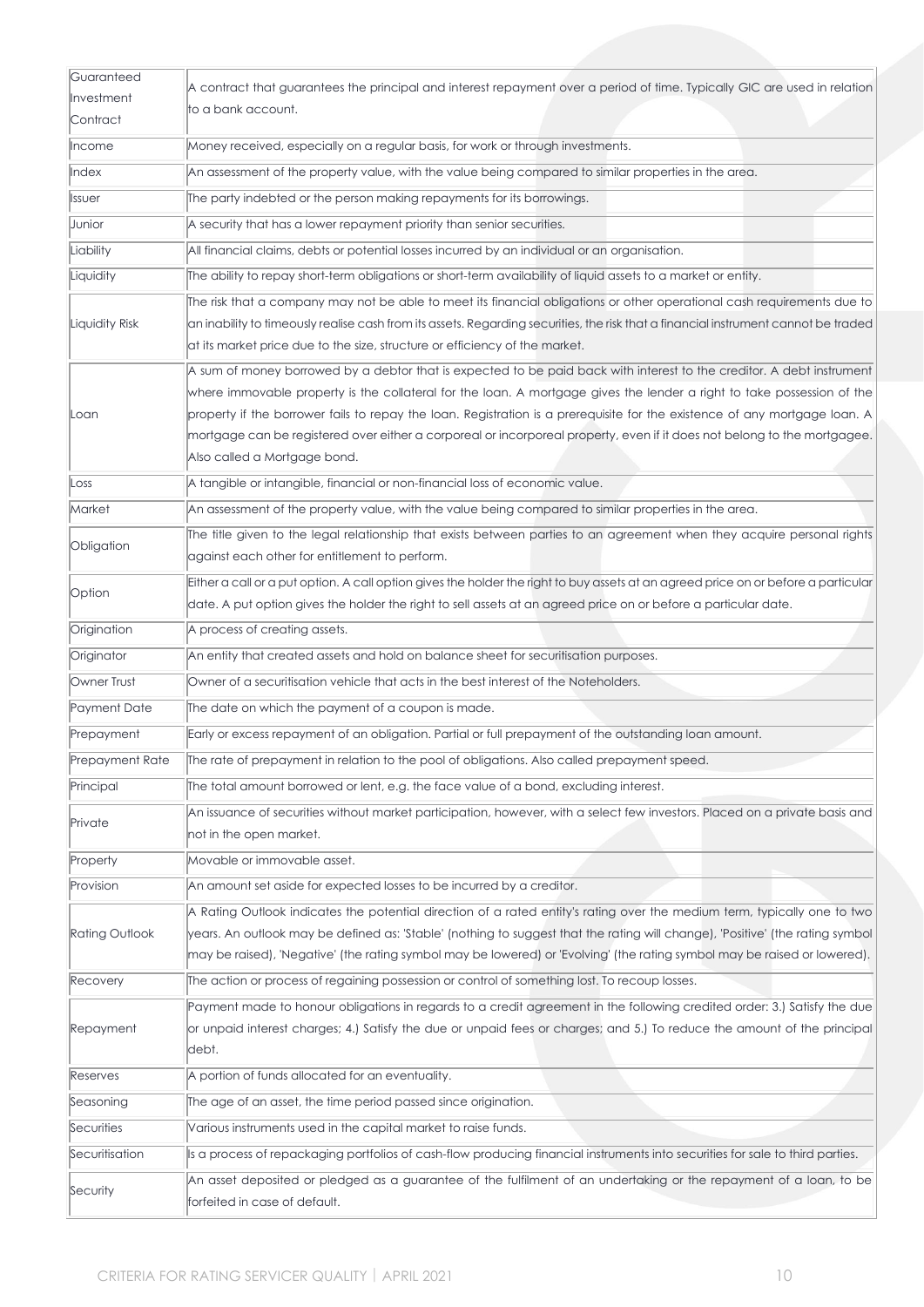| Senior                  | A security that has a higher repayment priority than junior securities.                                                                                                                                                                                                                           |  |
|-------------------------|---------------------------------------------------------------------------------------------------------------------------------------------------------------------------------------------------------------------------------------------------------------------------------------------------|--|
| Servicer                | A transaction appointed agent that performs the servicing of mortgage loans, loan or obligations.                                                                                                                                                                                                 |  |
| Shareholder             | An individual, entity or financial institution that holds shares or stock in an organisation or company.                                                                                                                                                                                          |  |
| Spread                  | The interest rate that is paid in addition to the reference rate for debt securities.                                                                                                                                                                                                             |  |
| <b>Stock Code</b>       | A unique code allocated to a publicly listed security.                                                                                                                                                                                                                                            |  |
| Structured Finance      | A method of raising funds in the capital markets. A Structured Finance transaction is established to accomplish certain<br>funding objectives whist reducing risk.                                                                                                                                |  |
| Subordinated Loan       | A loan typically given by the Issuer to the securitisation vehicle that is more junior than a junior tranche.                                                                                                                                                                                     |  |
| Surveillance            | Process of monitoring a transaction according to triggers, covenants and key performance indicators.                                                                                                                                                                                              |  |
| Timely Payment          | The principal debt, interest, fees and expenses being repaid promptly in accordance with the contractual obligation.                                                                                                                                                                              |  |
| Tranche                 | In a structured finance, a slice or portion of debt securities offered that is structured or grouped to resemble the same<br>degree of risk associated with the underlying asset or with a similar degree of risk. A junior tranche has a higher degree of<br>default risk than a senior tranche. |  |
| Transaction             | A transaction that enables an Issuer to issue debt securities in the capital markets. A debt issuance programme that allows<br>an Issuer the continued and flexible issuance of several types of securities in accordance with the programme terms and<br>conditions.                             |  |
| Trust                   | A third party that acts in the best interest of another party, according to the trust deed, usually the investors. Owner of a<br>securitisation vehicle that acts in the best interest of the Noteholders.                                                                                        |  |
| Trustee                 | A third party that acts in the best interest of another party, according to the trust deed, usually the investors. Owner of a<br>securitisation vehicle that acts in the best interest of the Noteholders.                                                                                        |  |
| Ultimate Payment        | A measure of the principal debt, interest, fees and expenses being repaid over a period of time determined by recoveries.                                                                                                                                                                         |  |
| Valuation               | An assessment of the property value, with the value being compared to similar properties in the area.                                                                                                                                                                                             |  |
| Waterfall               | In securitisation, the order in which the cash flows are allocated to the transaction parties.                                                                                                                                                                                                    |  |
| Weighted                | The weight that a single obligation has in relation to the aggregated pool of obligations. For example, a single mortgage<br>principal balance divided by the aggregated mortgage pool principal balance.                                                                                         |  |
| <b>Weighted Average</b> | An average resulting from the multiplication of each component by a factor reflecting its importance or, relative size to a<br>pool of assets or liabilities.                                                                                                                                     |  |